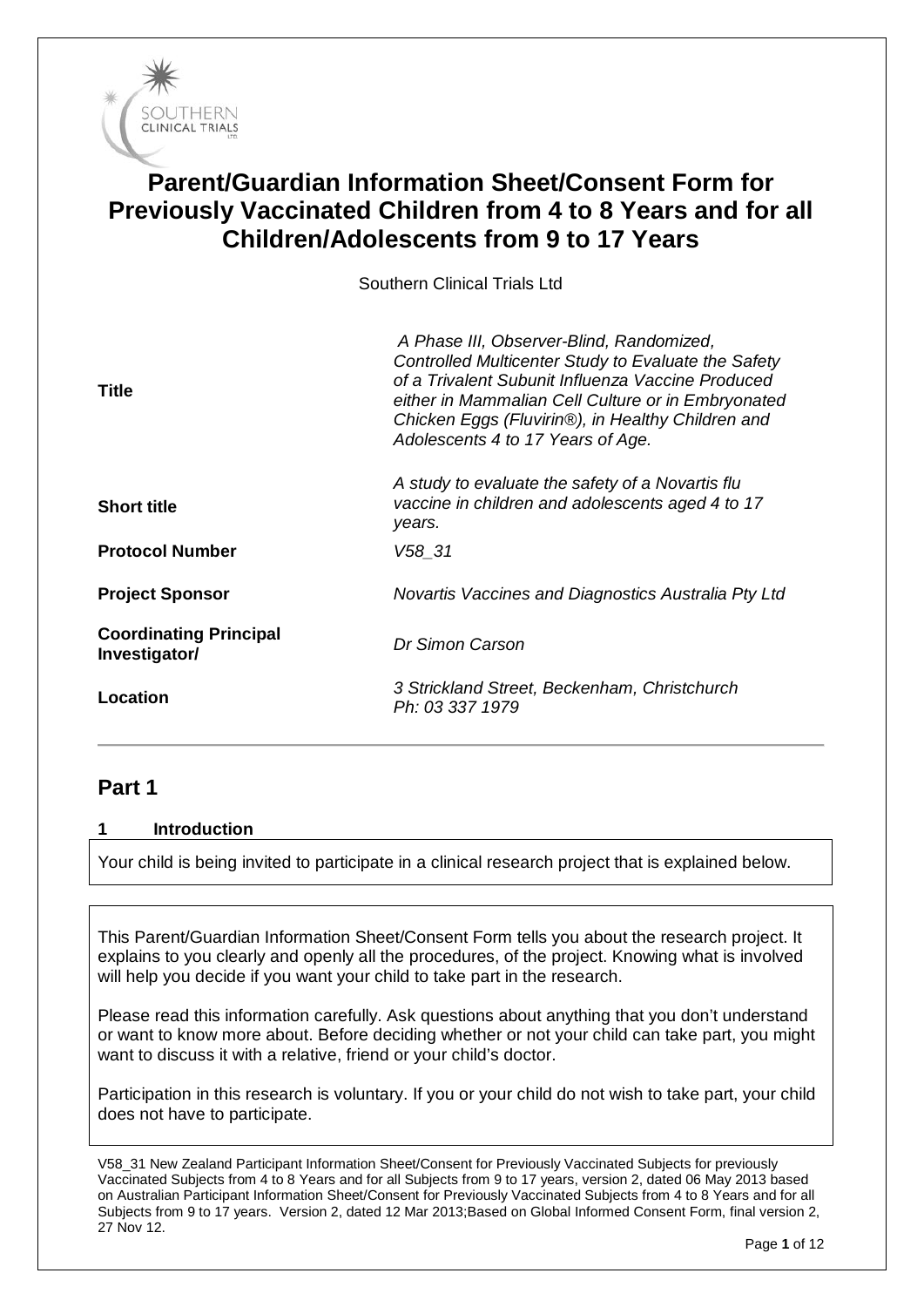

If you decide you want your child to take part in the research project, you will be asked to sign the consent section before any study procedures are performed. By signing it you are telling us that you:

- Understand what you have read;
- Consent to your child taking part in the research project described below;
- Consent for your child to have the procedures, which form part of the project;
- Consent to the use of your child's personal and health information as described.

You will be given a copy of this Participant Information Sheet and Consent Form to keep.

#### **2 What is the purpose of this research?**

Influenza (the 'flu) is a major cause of respiratory illness and death worldwide. Each year, many children are infected with flu. Symptoms are similar to a cold, including runny nose, sore throat, coughing, feeling unwell, headache and muscle aches. Most people recover within one to two weeks without requiring medical treatment. However, in the very young, the elderly, and those with serious health problems, infection with the flu virus can cause severe illness, and sometimes, death. Vaccination with a flu vaccine is the most effective way to prevent flu. Flu vaccines have been available for many years and can be effective in preventing infection and serious disease.

Generally, flu vaccines are made by growing the flu virus in chicken eggs, which means that hundreds of millions of high quality eggs are required each year to produce flu vaccines.

Novartis Vaccines and Diagnostics ('Novartis') is a pharmaceutical company (and is referred to in this Information Sheet as the 'Sponsor' of the research project), that has developed a flu vaccine called Flucelvax. Flucelvax does not require the use of chicken eggs during its manufacturing process, but is instead produced in cultured mammalian cells within a laboratory. A manufacturing process that is not dependent on eggs may allow a large number of vaccines to be produced very quickly, for example, in the event of a flu pandemic (when a large number of people may be infected with a new flu virus).

Your child is being asked to take part in this research study of a flu vaccine for the purpose of learning more about the safety of Flucelvax in children and adolescents. The study will compare Flucelvax with Fluvirin which is another flu vaccine made by the Sponsor using the traditional chicken egg-based manufacturing process. Results from this study will be provided to drug and vaccine regulatory authorities responsible for licensing vaccines.

Flucelvax is an experimental vaccine. This means that it has not yet been approved for use in Australia. However, it has been approved for use throughout Europe and the US for adults aged 18 years or older. It has been shown to increase the body's ability to fight flu infection. To date, Flucelvax has been given to nearly 6600 research participants older than 18 years and to approximately 2200 children and adolescents aged from 3 to 17 years.

Fluvirin® is approved in Australia to prevent flu and has been approved for use in the US and the UK for people aged 4 years and above, for many years.

This study will follow approximately 2040 children and adolescents aged 4 years to less than 18 years in Australia, Thailand and the Philippines.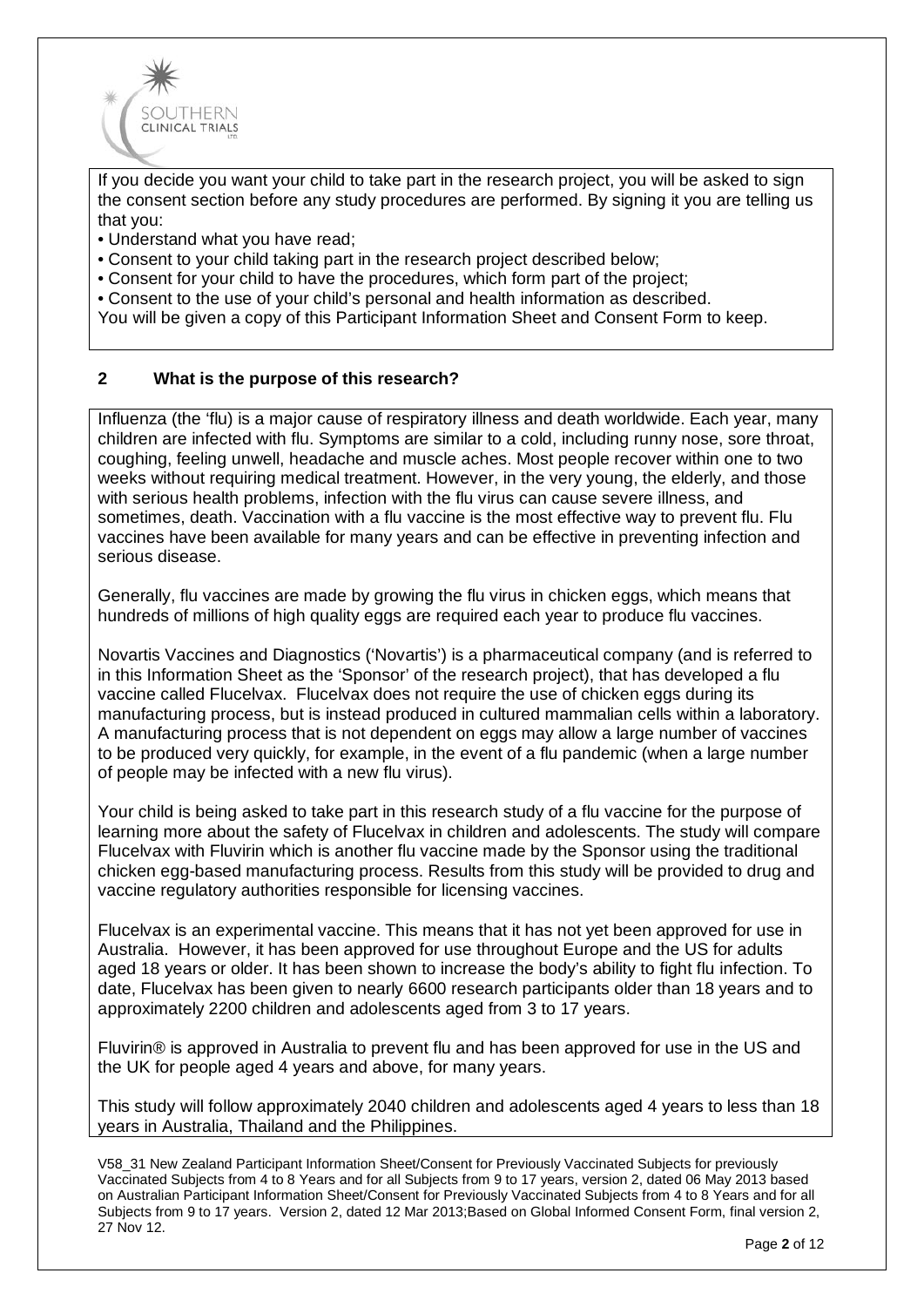

# **3 What does participation in this research involve?**

If you and your child decide to participate, your child will be in the study for approximately six months. During this period, you and your child will need to follow all instructions given by the study staff. There are three scheduled study visits (Day 1, Day 29 and Day 183), two Diary completion reminder phone calls (Day 3 and Day 7) and four safety follow-up phone calls (Day 50, Day 91, Day 122 and Day 152) included in this study.

The procedures and activities described below will be performed to make sure your child is able to participate in the study and to ensure that your child can continue to participate for the duration of the study. These procedures will also be used to evaluate how safe the vaccine is.

**Demographic and Medical History**: During your child's first study visit (Day 1), and possibly during the following study visits and safety calls, you will be asked to provide information about your child's medical history. You will be asked to describe all medications and vaccinations your child is currently taking or may have taken recently.

**Physical Examination, Height and Weight:** Your child will be given a brief physical examination at Day 1 and a brief physical examination one month and six months later if necessary. Your child's height, weight, temperature, blood pressure and heart rate will also be measured at these three visits.

**Pregnancy Test, Birth Control:** If your child is a female (aged from 9 to 17 years) who has started having periods, she will need to have a urine pregnancy test at the three study visits to confirm that she is not pregnant. For girls who have had their first period some questions will be asked about their period. The importance of adequate birth control will be discussed if research participants are, or may become sexually active during the study. Birth control must be used for at least 2 months before the study vaccine is given and used until the end of the study.

**Vaccination:** Your child will be given the study vaccine that is assigned to him/her. This will be done by chance (randomisation), like tossing a coin. Your child will have twice the chance of receiving Flucelvax compared to the chance of receiving Fluvirin. Your child will be given the vaccine in the upper muscle of (preferably) the arm your child uses the least. Neither you, your child nor the study investigators will know which vaccine your child receives. Only the person who gives your child the vaccine will know which vaccine your child receives. The study investigators will be able to find out if needed in an emergency.

**30 Minutes After Vaccination (Post Injection Reactions):** After the vaccination, your child will be observed for approximately 30 minutes so that the study staff can look for any immediate side effects and measure your child's temperature.

**Diary:** You (or someone you nominate) will be asked to report certain information following your child's study vaccination in a Diary provided to you. This is a booklet that reminds you to write down specific types of side effects that we look for after vaccination, any medications or vaccines your child might have taken/received, and any changes to your child's health that occur during the time you will be using the Diary.

The study staff will explain to you how to make entries in the Diary and answer any questions you may have. You will also be asked to: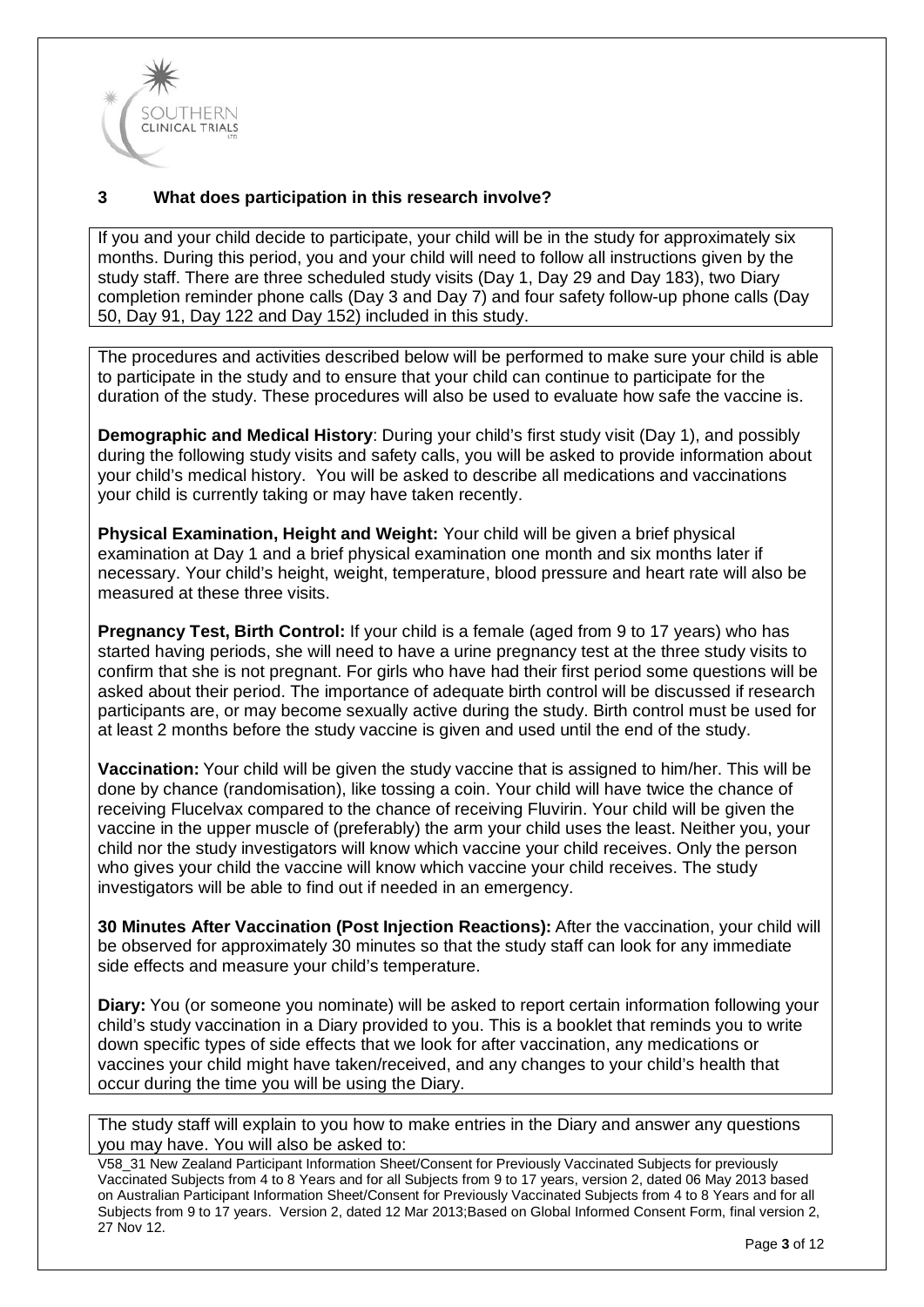

• look at the part of the arm where your child received the vaccine and measure specific reactions you may see using a ruler provided;

•record and describe any other reaction your child may experience that are sometimes seen after vaccination;

- measure your child's temperature by mouth using a digital thermometer provided;
- write down any medications and vaccinations your child receives;

• describe any other illnesses your child may have. You will also be asked questions about your child's health (including any serious medical problems such as hospitalization or any life-threatening medical problems);

• bring the Diary back with you at your child's next study visit.

The study staff will plan the visits as outlined in this form and remind you to complete the Diary for review and collection during the study visit at Day 29. During the reminder calls (on Day 3 and Day 7) the study staff will remind you (or someone you nominate) to write your child's reactions and events into the Diary given to you during your child's first study visit (Day 1).

If your child experiences any serious issue with his/her health, he/she will be monitored until the illness resolves or stabilises. After the last study visit (6 months after Day 1) you will also be instructed to contact the site in case your child experiences any health event or change in his/her health which you think may be related to the study vaccine.

If your child needs to see his/her General Practitioner (GP) during the course of the study we would recommend that you inform the GP of your child's participation in this research project and we will send your child's GP a letter.

#### **4 What does my child have to do?**

If you agree to allow your child to participate in the study, you and your child are agreeing to come to a clinic or be visited by study staff for the scheduled visits. You and your child are agreeing to follow the study doctor's and staff's instructions.

#### **5 Other relevant information about the research project**

There are no costs associated with participation in this research project, nor will you or your child be paid for taking part. All flu vaccines used in this study are provided free of charge.

As you and your child are required to attend a clinic study visit you will be reimbursed for any reasonable travel, parking and other expenses associated with this. This is a set amount approved by the ethics committee.

#### **6 Does my child have to take part in this research project?**

Participation in any research project is voluntary. If you do not wish for your child to take part, your child does not have to. If you decide that your child can take part and later change your mind, you are free to withdraw your child from the study at any stage.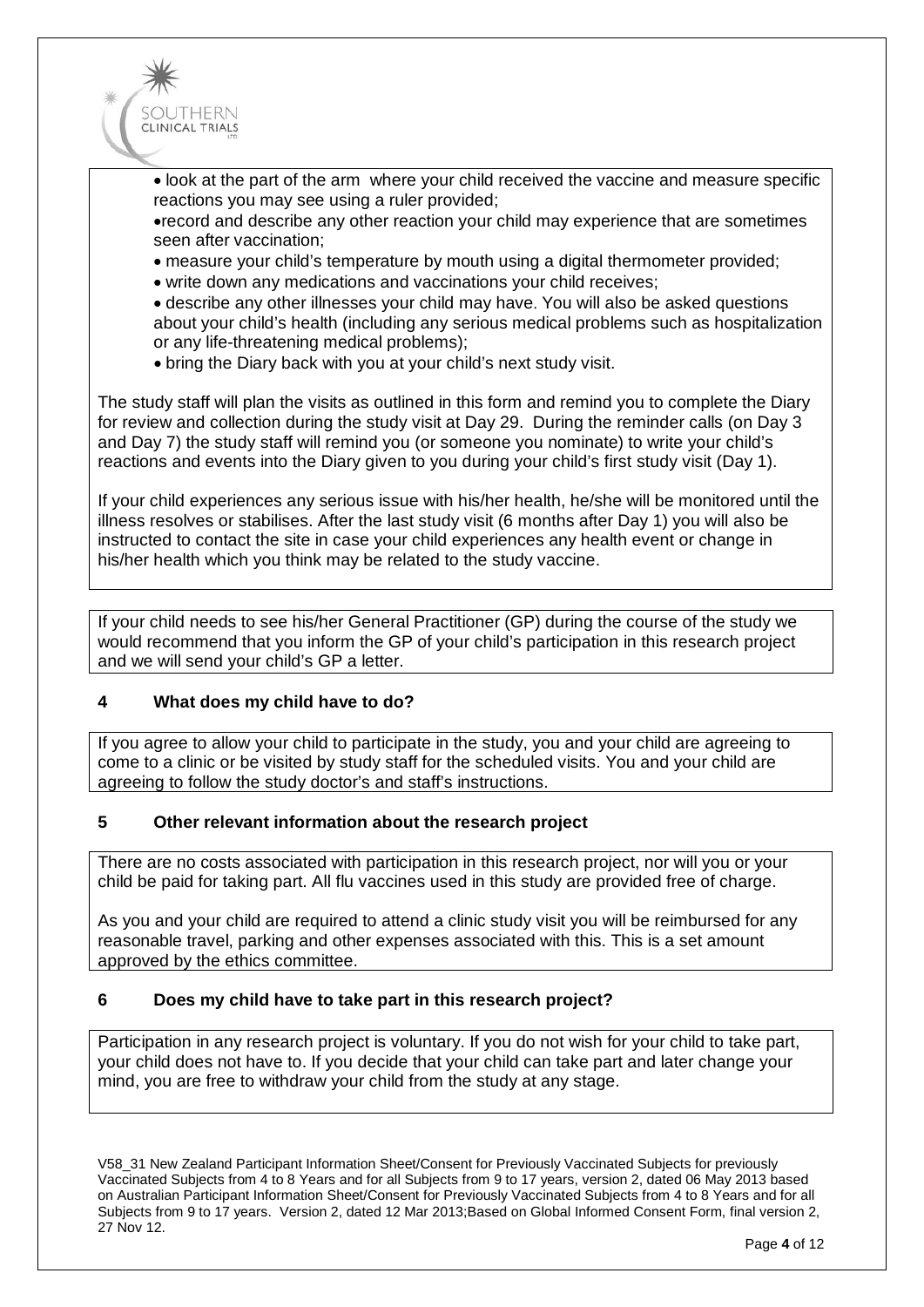

# **7 What are the alternatives to participation?**

Your alternatives to taking part in this study may include having your child vaccinated against seasonal flu by your health care provider.

#### **8 What are the possible benefits of taking part?**

There may not be a direct medical benefit to your child as a result of taking part in this study. Information from this study will help us to learn more about the safety of the Flucelvax and Fluvirin.

#### **9 What are the possible risks and disadvantages of taking part?**

Based on what we know about seasonal flu vaccines and previous studies of Flucelvax and Fluvirin, the most likely side effects following vaccination with these vaccines are described below.

The injection site may ache; it may be red, bruised, swollen, or hard. Your child may also experience fever, chills/shivering, general discomfort, headache, muscle ache, aching of limbs, sweating, or a sense of fatigue. If such symptoms occur, they usually last for a very short period of time. Generalized skin reactions, including itching, non-specific rash and urticaria (hive like rash), flu-like symptoms, pain in the extremities, and muscular weakness are uncommon. Rarely, nerve pain, abnormal skin sensations, convulsions, swollen glands, high fever, a decrease in platelets (a type of blood cell), and allergic reactions which, in rare cases, can lead to shock, have been reported.

Digestive disorders such as diarrhoea, nausea, vomiting and abdominal complaints have also been reported. Inflammation of blood vessels associated, in rare cases, with transient kidney involvement, exudative erythema multiforme (a skin disorder resulting from an allergic reaction), neurological disorders such as dizziness, confusion, inflammation of the brain and spinal cord, inflammation of the nerves, Guillain Barré syndrome (inflammation of the nerves causing muscle weakness and sometimes paralysis), have been reported.

Occasionally cases of pain with swelling and redness of more than 10 cm in the injected arm, lasting more than one week have been reported.

As with all vaccines, in certain exceptional cases, severe allergic reactions may occur. Study staff will have access to equipment and medication to manage this rare event, should it occur.

If your child has had an allergic reactions in the past after getting any vaccine, or if he/she is allergic to any part of the vaccine for example influenza viral protein, neomycin, or polymyxin, βpropiolactone, cetyltrimethylammonium bromide, Polysorbate 80, nonoxynol 9, neomycin, polymixin, formaldehyde mercury, latex, chicken eggs, egg products or feathers, you must tell the study doctor or study staff before you decide to sign this informed consent form for your child. If your child has an allergy to any of these products, your child will not be able to take part in this study as serious allergic reactions can be life-threatening.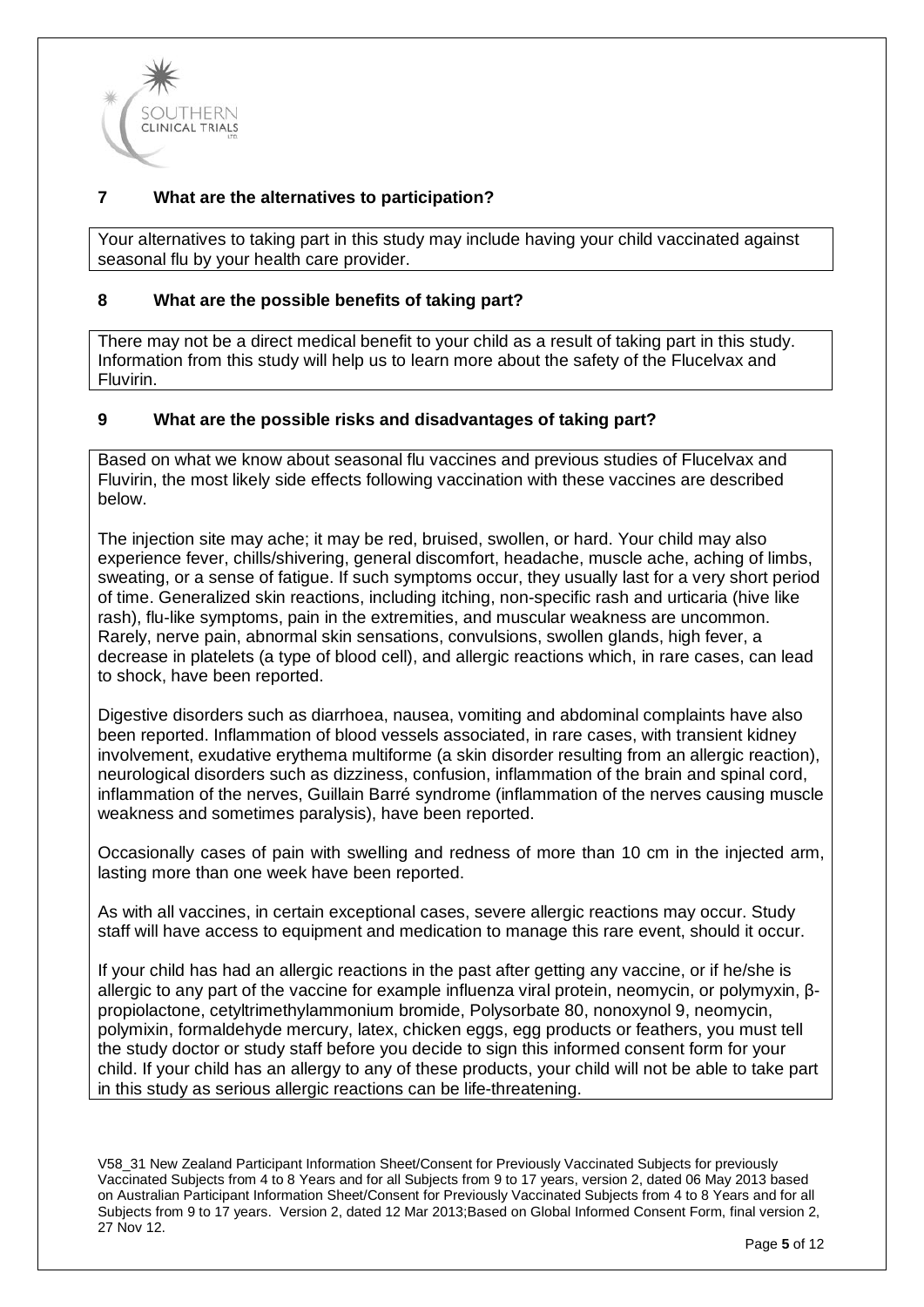

# **Reproductive Risks**:

The effects of cTIV (Flucelvax®) and TIVf (Fluvirin®) on an unborn child and on a newborn baby are not known. Because of this, both male and female participants must use effective contraception during the course of the research project.

It is important that research project participants are not pregnant or breast-feeding and do not become pregnant or father children during the course of the research project.

Females must not participate in this research project if they are pregnant or breast feeding or trying to become pregnant. If child-bearing is a possibility, female participants will be required to undergo a pregnancy test prior to commencing the research project.

Females who can become pregnant and who are sexually active must use an effective form of birth control for at least two months before getting the study vaccine and must be willing to use effective birth control until the end of the study.

Male participants in this study should not father a child and for the duration of the study.

We can advise whether your child needs to use contraception, what kind of contraceptive methods to use and how long to use them.

If you think your daughter might be pregnant, you must contact the study doctor immediately. If your daughter becomes pregnant during the course of the study we will need to keep in touch with you and your daughter until the end of the pregnancy to check on your daughter's health and the health of any baby conceived.

#### **10 What if new information arises during this research project?**

Sometimes during the course of a research project, new information about the risks and benefits of taking part in the study may become known to us. If this happens, the study staff will tell you about it in a timely manner and discuss with you whether you want your child to continue in the research project.

#### **11 Can my child have other treatments during this research project?**

Your child can continue to take any medicines that he/she is currently on, or that are prescribed to him/her during the course of the study. It is important to inform the study staff about any medications your child may be taking, including over-the-counter medications and vitamins and to record any changes to them in the Diary during your child's participation in the research project.

#### **12 What if I withdraw my child from this research project?**

If you decide to withdraw your child from the project, please notify study staff before you withdraw him/her.

If you do withdraw your child during the research project, we will not collect additional personal information, although personal information already collected will be retained to ensure that the results of the project can be analysed properly and to comply with law. However, you should be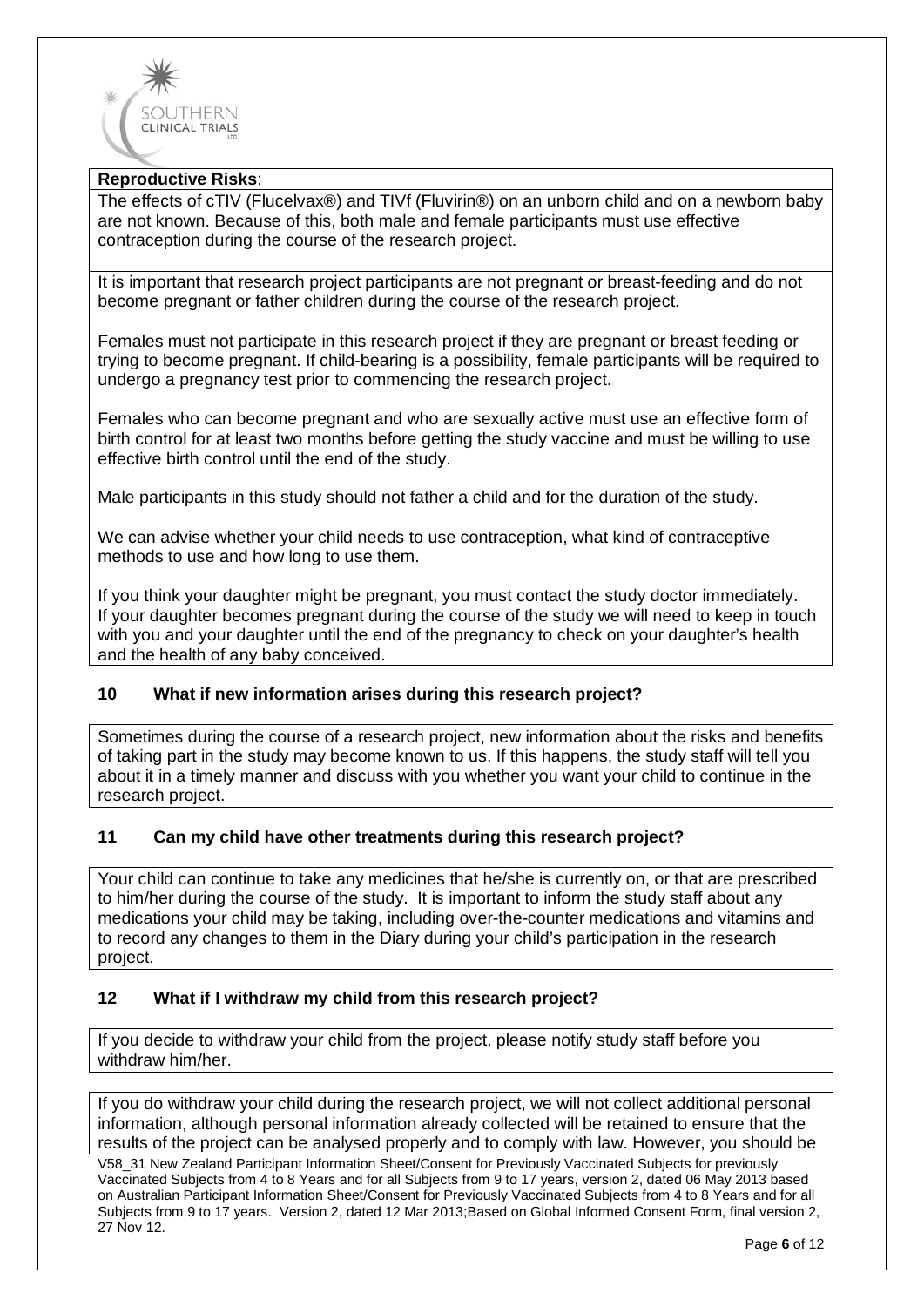

aware that any code-numbered data on your child provided to the Sponsor up to the time of withdrawal will form part of the research project results. If you do not wish your child's codenumbered data to be supplied to the sponsor, you must tell us before your child joins the research project.

# **13 Could this research project be stopped unexpectedly?**

This research project may be stopped unexpectedly for a variety of reasons. These may include reasons such as:

• Unacceptable side effects to either Flucelvax or Fluvirin;

• Flucelvax or Fluvirin being shown not to be effective;

• Flucelvax being shown to work and not need further testing;

• Decisions made in the commercial interests of the Sponsor or by local regulatory/health authorities.

#### **14 What happens when the research project ends?**

By signing the consent form, you agree that your child will not be able to have access to information about the study vaccine your child receives until the study is over and the Sponsor can report which vaccine your child received. After that, you can obtain access to the information from study staff.

# **Part 2**

#### **15 What will happen to information about your child?**

To ensure that your child's personal information is kept confidential, your child's name, and any other information that allows him/her to be identified, will not be entered on the forms/electronic systems or included in any records or samples the study investigators provide to the Sponsor. Instead, your child's data will only be identified by a code

Your child's information will only be used for the purpose of this research project and it will only be disclosed with your permission, except as required by law.

The information obtained on your child may be subject to an audit or inspection by the sponsor or by regulatory agencies (eg. Ethics committee). The results may be published - your child will not be identified. A description of this trial will be available on http://www.ClinicalTrials.gov, as required by local health authorities

#### **16 Compensation**

If your child is injured as a direct result of a study related procedure or because your child received the study vaccine, appropriate medical care for the treatment of the illness or injury will be given to you for your child.

If you chose to participate in the study, you will not be able to claim injury compensation through the ACC (Accident Compensation Corporation).

V58\_31 New Zealand Participant Information Sheet/Consent for Previously Vaccinated Subjects for previously Vaccinated Subjects from 4 to 8 Years and for all Subjects from 9 to 17 years, version 2, dated 06 May 2013 based on Australian Participant Information Sheet/Consent for Previously Vaccinated Subjects from 4 to 8 Years and for all Subjects from 9 to 17 years. Version 2, dated 12 Mar 2013;Based on Global Informed Consent Form, final version 2, 27 Nov 12.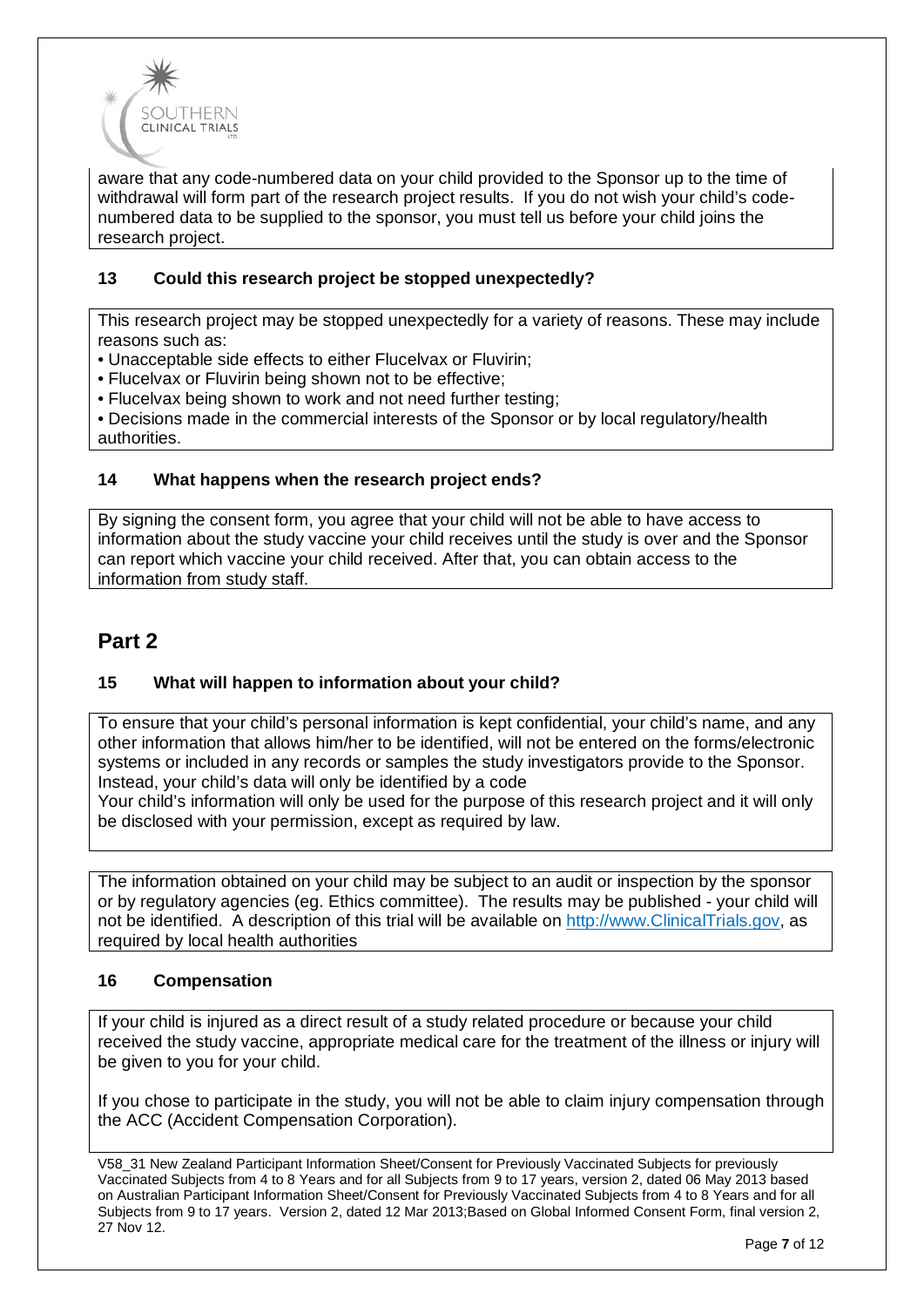

However, if you child suffers injury as a result of your participation in this trial, Novartis Pharmaceuticals Australia Pty Ltd will adhere to the Researched Medicines Industry Association of New Zealand Incorporated Guidelines on Clinical Trials Compensation for Injury Resulting from Participation in an Industry-Sponsored Clinical Trial.

A copy of these guidelines is available on request from your study doctor. If you think that you have suffered injury as a result of your involvement in this study, you must contact your study doctor immediately.

If your child experiences an injury or have any questions or concerns, you should contact the study doctor at: Southern Clinical Trials Ltd, ph 03 337 1979.

By signing this consent form you will not waive the legal rights to that child is entitled to while a participant in a research study.

# **17 Who is organising and funding the research?**

This study is being funded by Novartis Vaccines and Diagnostics Pty Ltd who is referred to as the Sponsor of the study. Novartis manufacture both the investigational vaccine (Flucelvax) and Fluvirin that will be used in this study and they will provide funds to the Southern Clinical Trials Ltd to complete the study.

The Sponsor may benefit financially from this research project if, for example, the project assists them to obtain approval for Flucelvax. By consenting to your child taking part in this research project you agree that data generated from analysis of the collected data may be provided to the Sponsor who may directly or indirectly benefit financially from knowledge acquired through analysis of your child's collected data.

You and your child will not benefit financially from your child's involvement in this research project even if, for example, the knowledge acquired from analysis of the collected information proves to be of commercial value to the Sponsor. In addition, if knowledge acquired through this research leads to discoveries that are of commercial value to the Sponsor, the study investigators or their institutions, there will be no financial benefit to you, your child, or family from these discoveries.

#### **18 Who has reviewed the research project?**

This study has received ethical approval from the Northern A Health and Disability Ethics Committee, which reviews national and multi-regional studies

#### **19 Further information and who to contact**

During this study, if you have any questions about the kind of research involved in this study or your child's rights as a research subject, you should contact Northern A Health and Disability Ethics Committee, Phone: 0800 4 384487 (ETHICS) or email: [hdecs@moh.govt.nz.](mailto:hdecs@moh.govt.nz)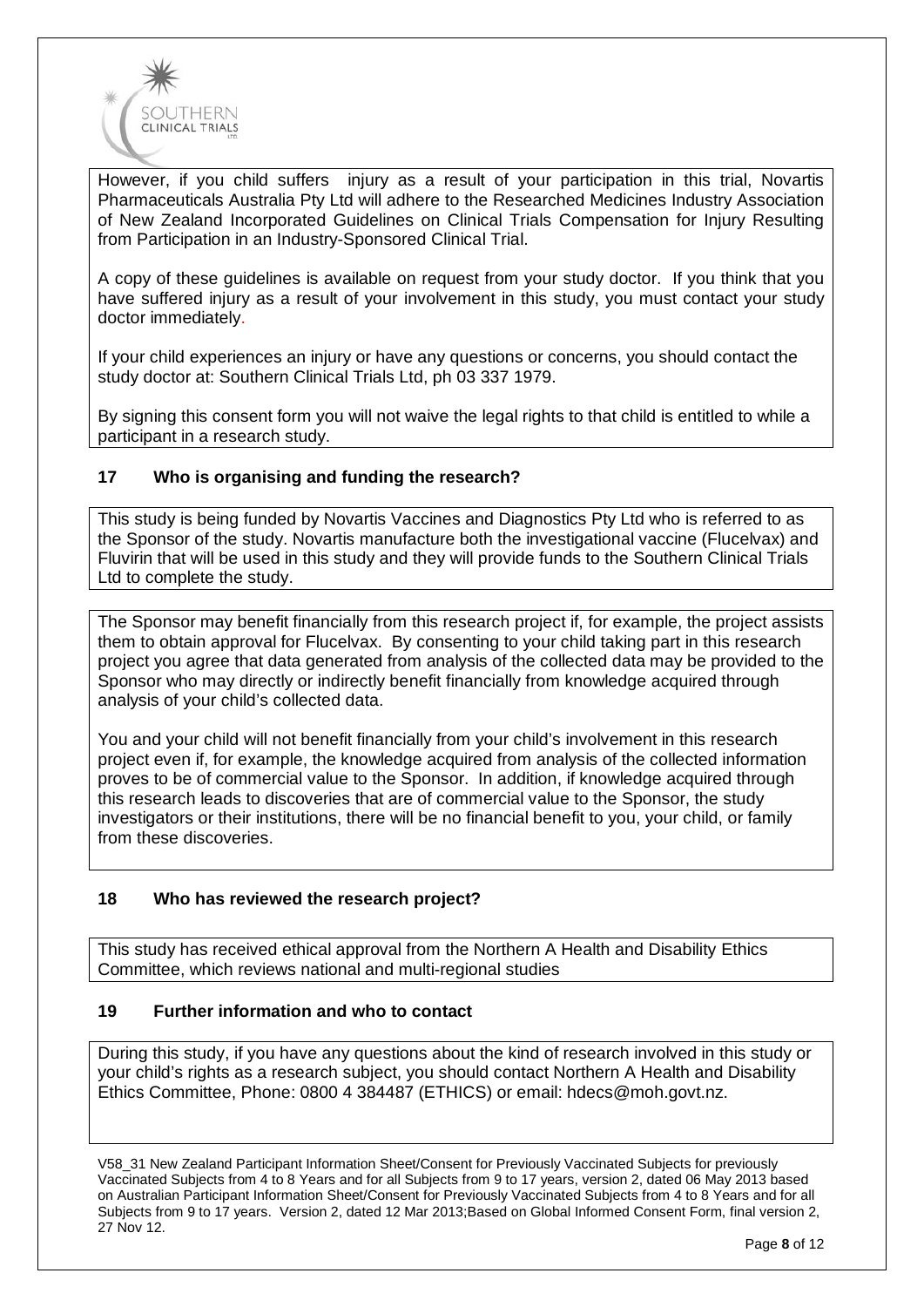

If you have any queries or concerns regarding your rights as a participant in this study, you may wish to contact an independent health and disability advocate: Free phone: 0800 555 050 Free fax: 0800 2 SUPPORT (0800 2787 7678)

You may also contact the Health and Disabilities Commissioner Phone: 0800 11 22 33 or email: [hdc@hdc.org.nz](mailto:hdc@hdc.org.nz) .

For Maori Health Support; Please contact Peter Mason, Connections "Nga Kete E Rua", ph: 027 441 4312.

If you have any medical or study related questions or feel your child has been hurt or injured as a result of taking part in the study, you should contact: Dr Simon Carson, Southern Clinical Trials Ltd, ph 03 337 1979.

If you agree to have your child participate in this study, you will be given a copy of this consent form after both you and the study doctor have signed it.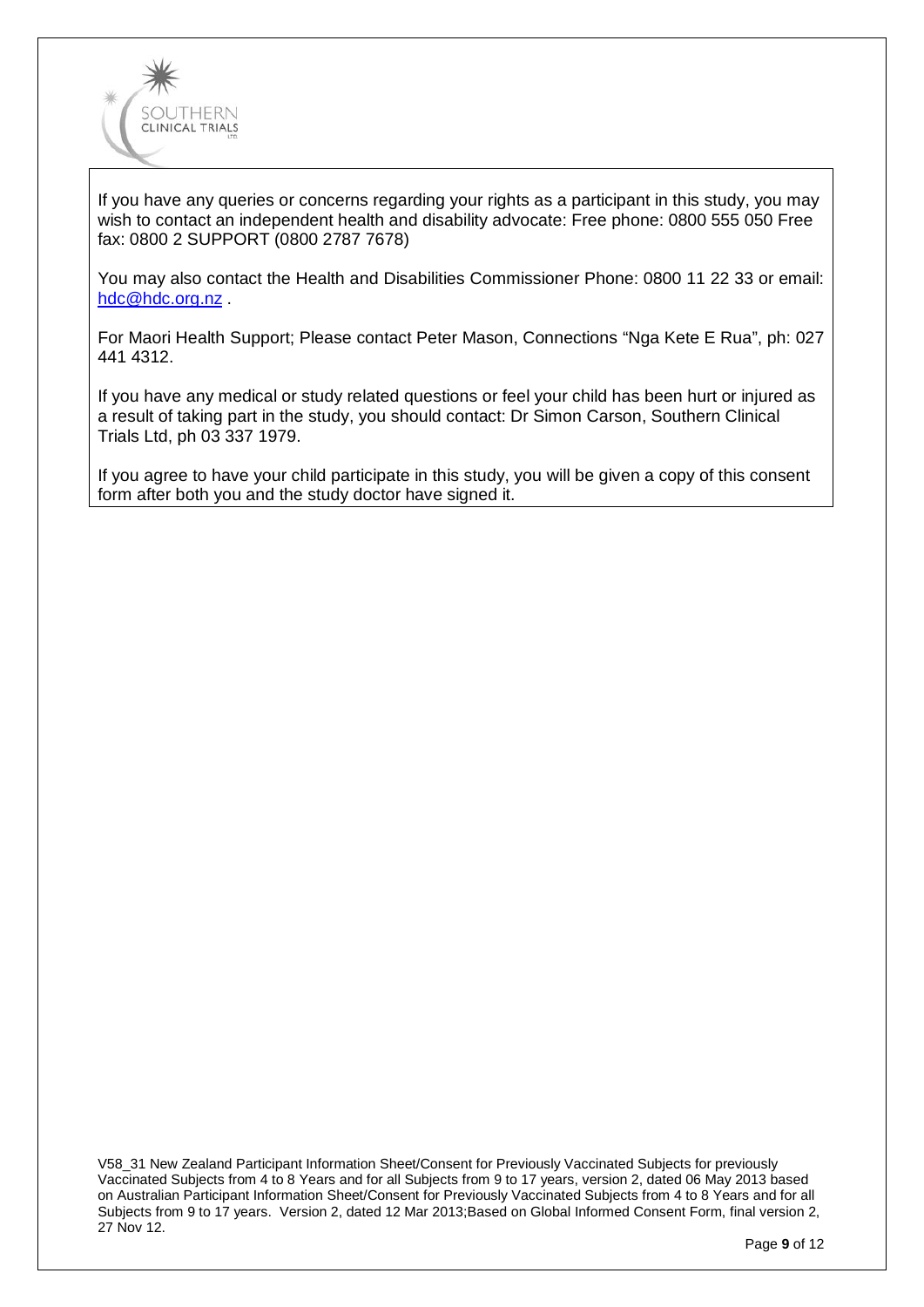

# **Consent Form – Parent/Guardian Previously Vaccinated Children from 4 to 8 Years and for all Children/Adolescents from 9 to 17 Years**

Southern Clinical Trials Ltd

| Title                                          | A Phase III, Observer-Blind, Randomized,<br>Controlled Multicenter Study to Evaluate the Safety<br>of a Trivalent Subunit Influenza Vaccine Produced<br>either in Mammalian Cell Culture or in Embryonated<br>Chicken Eggs (Fluvirin®), in Healthy Children and<br>Adolescents 4 to 17 Years of Age. |
|------------------------------------------------|------------------------------------------------------------------------------------------------------------------------------------------------------------------------------------------------------------------------------------------------------------------------------------------------------|
| <b>Short title</b>                             | A study to evaluate the safety of a Novartis flu<br>vaccine in children and adolescents aged 4 to 17<br>years.                                                                                                                                                                                       |
| <b>Protocol Number</b>                         | V58 31                                                                                                                                                                                                                                                                                               |
| <b>Project Sponsor</b>                         | Novartis Vaccines and Diagnostics Australia Pty Ltd                                                                                                                                                                                                                                                  |
| <b>Coordinating Principal</b><br>Investigator/ | Dr Simon Carson                                                                                                                                                                                                                                                                                      |
| <b>Location</b>                                | 3 Strickland Street, Beckenham, Christchurch<br>Ph: 03 337 1979                                                                                                                                                                                                                                      |

| English              | I wish to have an interpreter                                                                     | <b>Yes</b> | No.   |
|----------------------|---------------------------------------------------------------------------------------------------|------------|-------|
| Deaf                 | I wish to have a NZ sign language interpreter                                                     | Yes        | No.   |
| Māori                | E hiahia ana ahau ki tetahi kaiwhaka Māori/kaiwhaka pakeha korero                                 | Ae         | Kao   |
| Cook Island<br>Māori | Ka inangaro au i tetai tangata uri reo                                                            | Ae         | Kare  |
| Fijian               | Au gadreva me dua e vakadewa vosa vei au                                                          | lo         | Sega  |
| Niuean               | Fia manako au ke fakaaoga e taha tagata fakahokohoko kupu                                         | Е          | Nakai |
| Sāmoan               | Ou te mana'o ia i ai se fa'amatala upu                                                            | loe        | Leai  |
| Tokelaun             | Ko au e fofou ki he tino ke fakaliliu te gagana Peletania ki na gagana o na motu<br>o te Pahefika | loe        | Leai  |
| Tongan               | Oku ou fiema'u ha fakatonulea                                                                     | lo         | Ikai  |
|                      | Other languages to be added following consultation with relevant communities.                     |            |       |

Your rights as a participant are as described in the HDC Code of Rights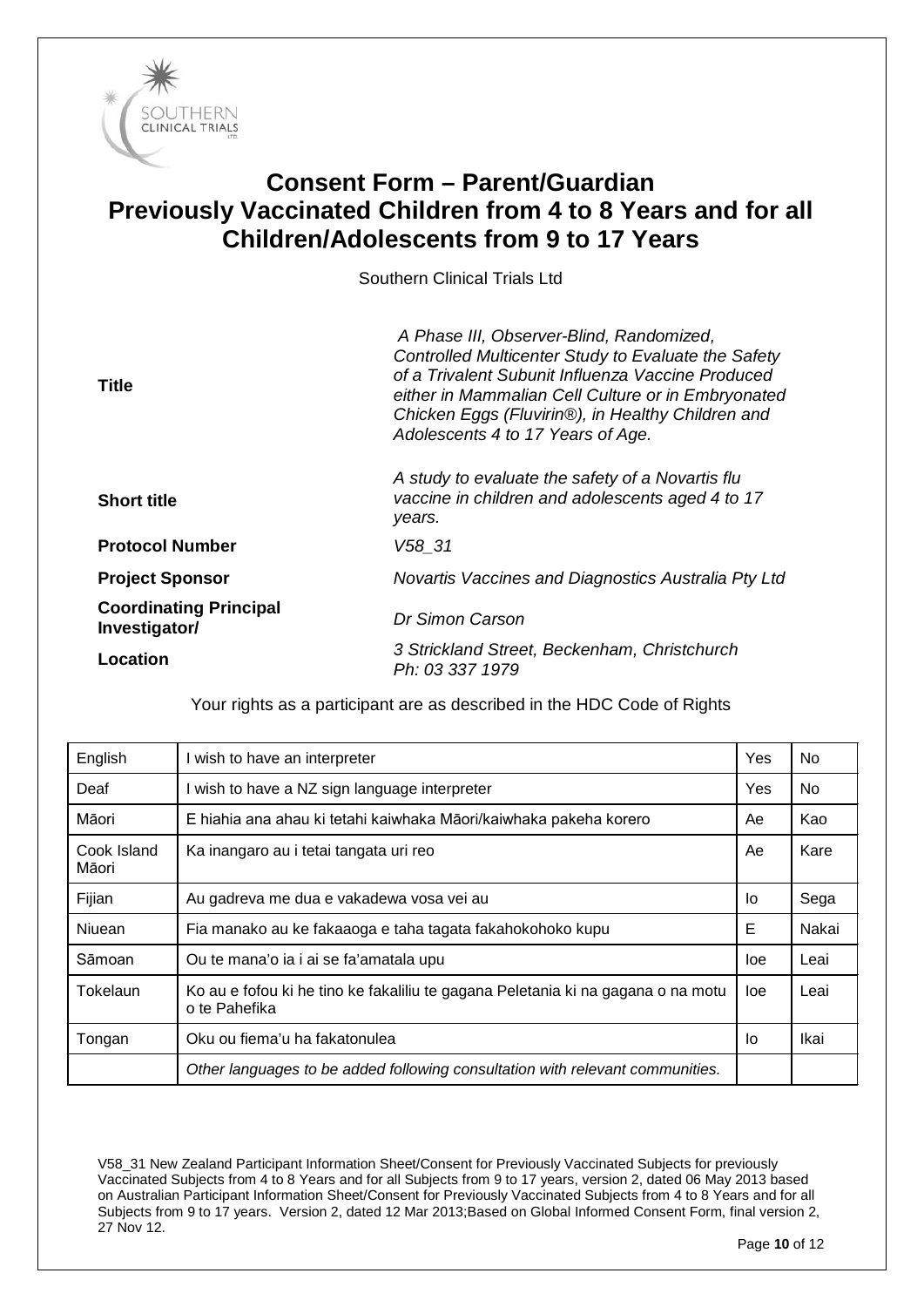

- I have read and understand the information sheet dated **06 May 2013**
- I have had the opportunity to discuss this study. I am satisfied with the answers I have been given.
- I have had the opportunity to use whānau support or a friend to help me ask questions and understand the study.
- I understand that taking part in this study is voluntary (my choice), and that I may withdraw from the study at any time, and this will in no way affect my future health care.
- I understand that my participation in this study is confidential and that no material that could identify me will be used in any reports on this study.
- I understand that information collected about me will be stored for 15 years.
- I understand that the treatment, or investigation, will be stopped if it should appear harmful to me.
- I understand the compensation provisions for this study and that Iwill not be able to claim injury compensation through the ACC (Accident Compensation Corporation).
- I have had time to consider whether to take part in the study.
- I know who to contact if I have any side effects from the study.
- I know who to contact if I have any questions about the medication used in this study or about the study in general.
- I may have to leave the study without my consent if I need other treatment, do not follow the study plan, have a study-related injury or for any other reason
- If I leave the study for any reason the study doctor may ask me to have some end-of-study tests
- I understand that by signing this consent form I am not giving up any of my legal rights.
- I will receive a signed copy of this consent form
- I agree to an approved auditor appointed by either the sponsoring pharmaceutical company, ethics committee or the regulatory authority or their approved representative and approved by the Multi-region Ethics committee reviewing my relevant medical records for the sole purpose of checking the accuracy of the information recorded for the study.
- I agree to my GP or other current provider being informed of my participation in this study. Yes No